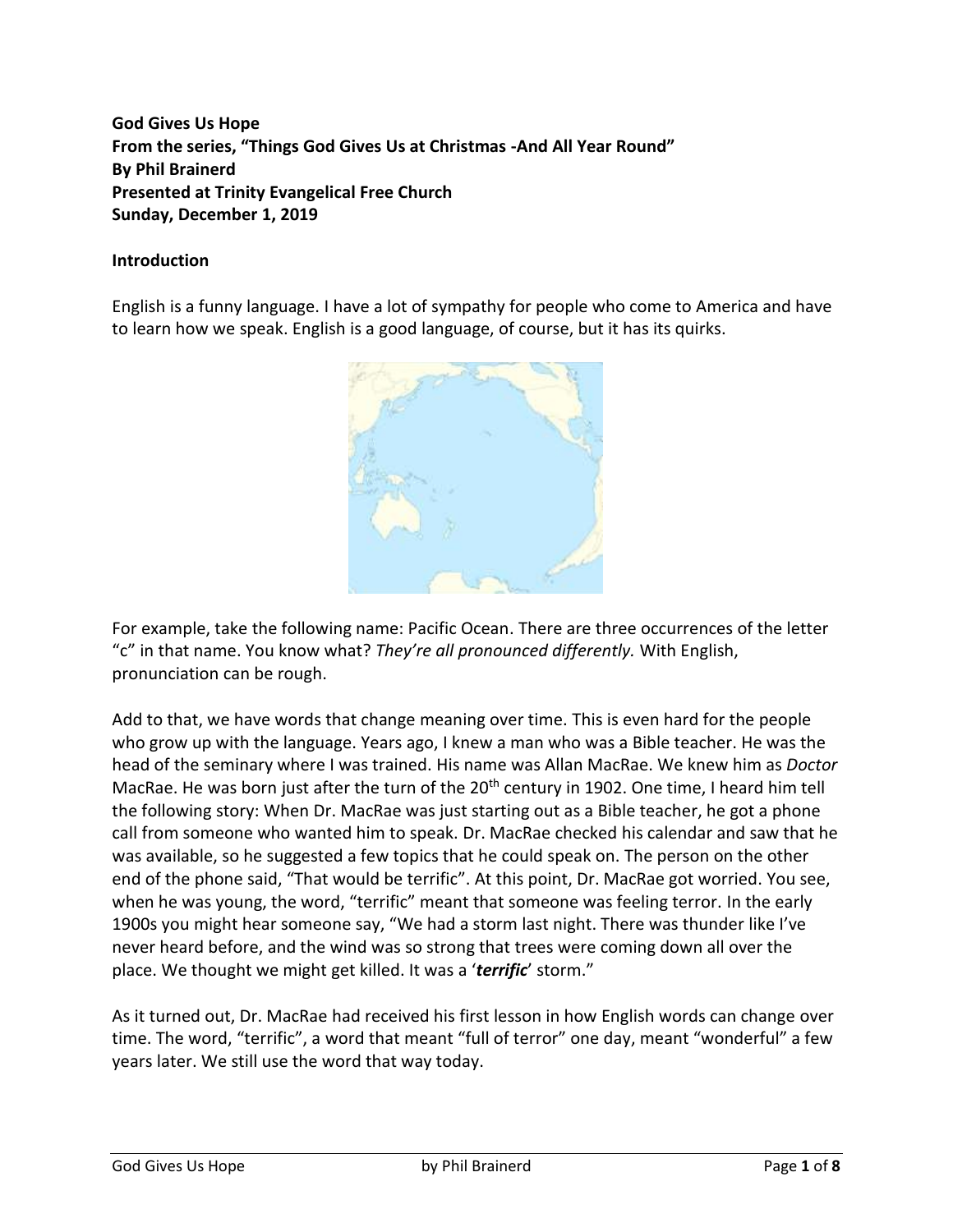We're starting a new series today for the month of December. December is a time when many followers of Jesus celebrate his birth, also known as his 'advent'. We look forward to this all month long, culminating in Christmas. Our series will be entitled, "Things God Gives Us at Christmas – And All Year Round". In this session, we're going to talk about the fact that God give us hope.

Before we talk about hope, we need to discuss something: We have to talk about the meaning of the word, "Hope".

# **I. What does the word "hope" mean?**

#### *A. The way we use the word on a daily basis.*

Here's the online dictionary definition of the word. This is taken from "Lexico", the Oxford Online Dictionary:

hope /hōp/ noun *A feeling of expectation and desire for a certain thing to happen.*

So, the way the word "hope" is often used is to say that there are a number of things that might happen, and if one of those things took place, it would make us happy.

A classic example is a sporting event. If you watch a game, you want your team to win. But, your team might lose. Either event can take place, winning or losing, but one of them would make you happy. So, you say, "I hope my team wins". Sadly, as the songs says, "It's one, two, three strikes you're out at the old ball game." So, with sports, you're never sure.

This kind of hope is very popular. Let's look at some quotes from famous people about "hope". First we'll consider poet Emily Dickinson on the subject:

"Hope is the thing with feathers That perches in the soul And sings the tune without the words And never stops at all."

Let's look next at British poet Alfred, Lord Tennyson:

"Hope Smiles from the threshold of the year to come, Whispering 'it will be happier'..."

Finally, British Rock star John Lennon of the Beatles: "You may say I'm a dreamer, but I'm not the only one.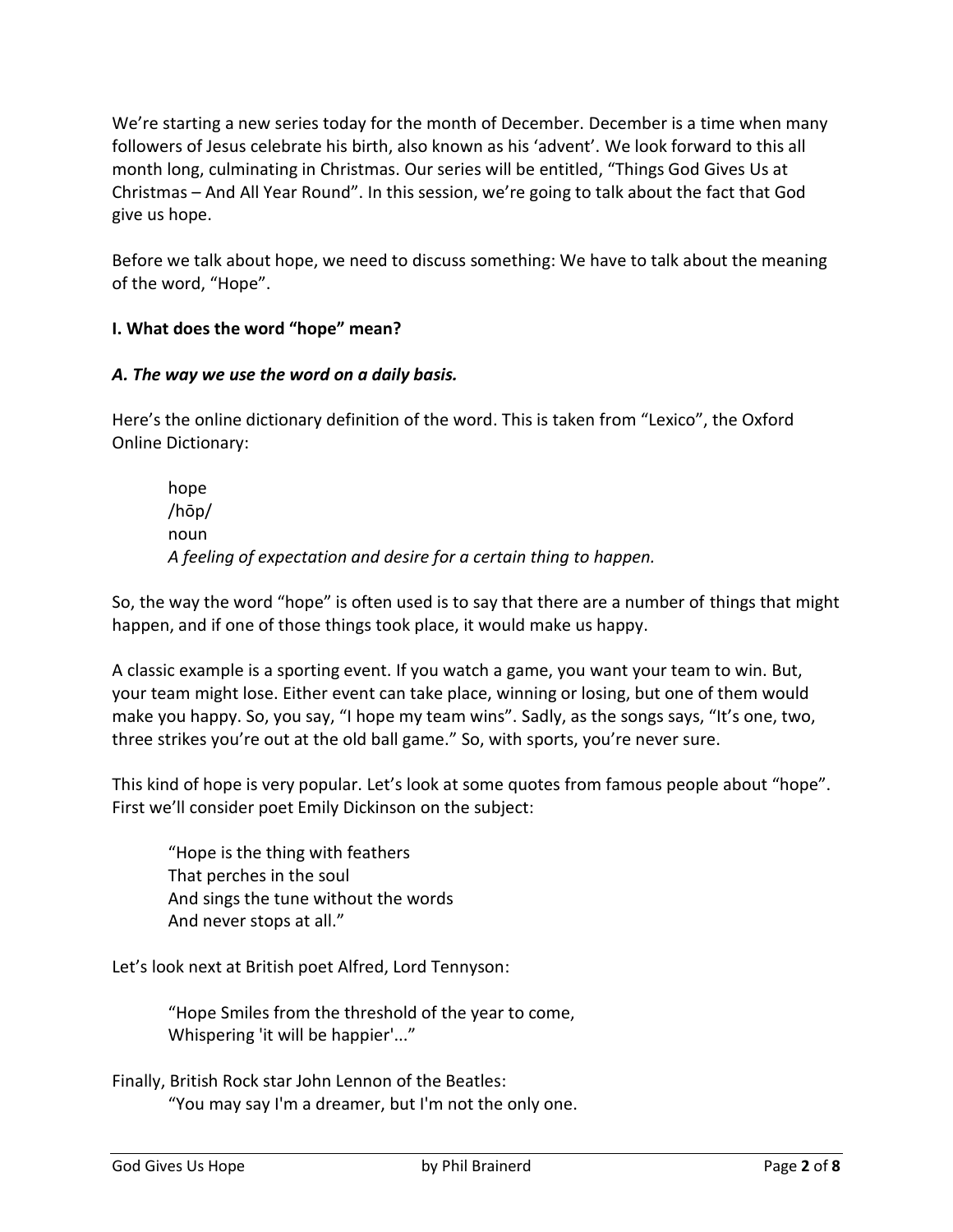I hope someday you'll join us. And the world will live as one." ― From the song, "Imagine"

So, in the world, "hope" means lots of things might happen, but one of them will make us happy. It can be that somehow, things will be just a little bit better than now. Or, it may be as grand as the whole world living in peace and harmony. There's something about just the possibility of good things coming that's encouraging and uplifting.

But, there is a dark side to the way the world uses the word "hope".



The new year may come, and *things may not get better.* In fact, things could get worse. That would certainly make us unhappy.

Now, let's talk about the way that the Bible uses the word.

# **B. The way that the Bible uses the word "hope".**

We can summarize the way the Bible uses the word hope with one word: Assurance. There may be lots of possibilities, but one of them is definite. So, as far as the Bible is concerned, there's only one possible outcome.

Here's an example:

For I know the plans I have for you," declares the Lord, "plans to prosper you and not to harm you, plans to give you hope and a future. (Jeremiah 29:11)

How is this hope different from the way the world used the word? The word "hope" in this statement is attached to another very important word: "Plan". When God uses the word "hope" in the Bible, it's attached to his plans. If I say, "I hope my team will win", *my hope is based on a group of human beings.* When hope us used in the Bible, *it's based on God and his actions; his plans.*

If a human says something is going to happen, it may or may not happen. My team may or may not win. So, hope based on human beings produces random results. When God says something is going to happen, it's going to happen. Because of this, hope in God results in assurance.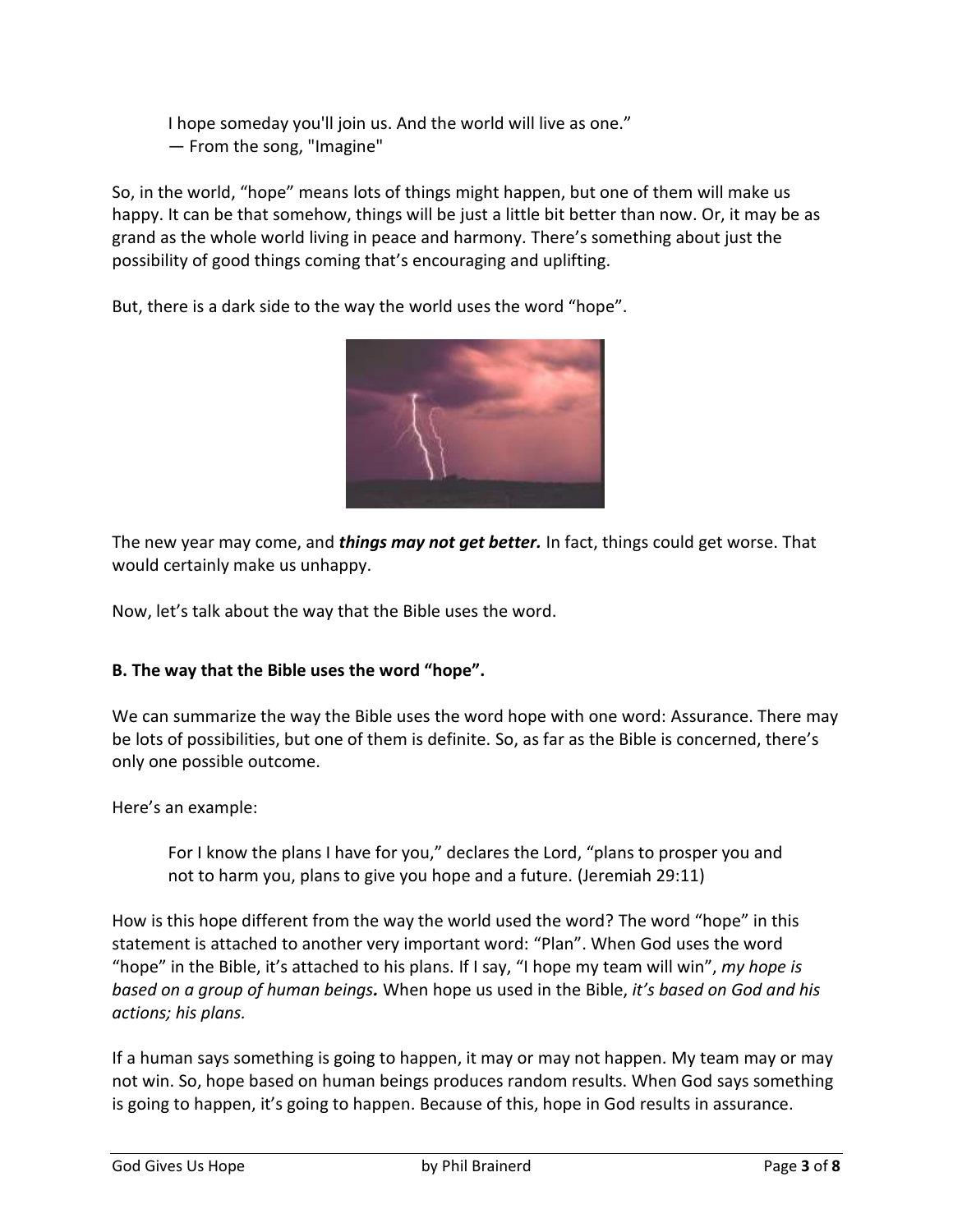In our various discussions, I've been using 5 statements to help us face challenges in life.

- God is First.
- God is in control.
- God knows what he's doing.
- God is good.
- God cherishes me.

Today we're going to concentrate on the second statement: *God is in control.* That statement, "God is in control", is a practical way of summarizing a number of God's qualities. He is powerful beyond belief. He is all knowing. So, as a practical matter, that means he's in control.

Here's an important point: He's not just in control right now. He has always been in control of his universe. He was in total control of everything in the past. He's in total control right now. He will always be in control moving forward. *That means he's in total control of the future.*

There's a theological word for this: Sovereignty. In history, the word "sovereign" is usually used for a great king. When this word is used, it means the king is as powerful as a human can be. The king can give any command, and it happens. God is a great king who is sovereign over his universe. He can make anything happen whenever he wants.

So, when humans, who are limited, look to the future, they use the word "hope". This means there are many possible outcomes, and one would make them happy. But, they have no assurance of the outcome. Because God is sovereign, he gives people assurance.

How does God demonstrate his sovereignty? In many ways. We're in Advent season. So, we'll concentrate on the ways that God has demonstrated his total control of the universe, his sovereignty, through what Christian believers call the first Advent of Jesus Christ: His Birth. God demonstrated the fact that he's in control through something called "Prophecy".

We could assign a whole lecture to the word "prophecy". For today, we'll say that it's similar to "hope". Here's why it's similar: To the world, the word "prophecy" means that someone thinks they know what's going to happen. Once again, it's limited to humans, so sometimes prophecies come true, sometimes they don't.

When we talk about prophecy in the Bible, it means that the Sovereign God, who is in control of the universe, who controls the past, the present, and the future, *tells someone what he's planning on doing.* That means it's going to happen.

God predicted the coming of Jesus Christ centuries before he was born. Let's take a look at some of the prophecies in the Bible concerning Jesus Christ.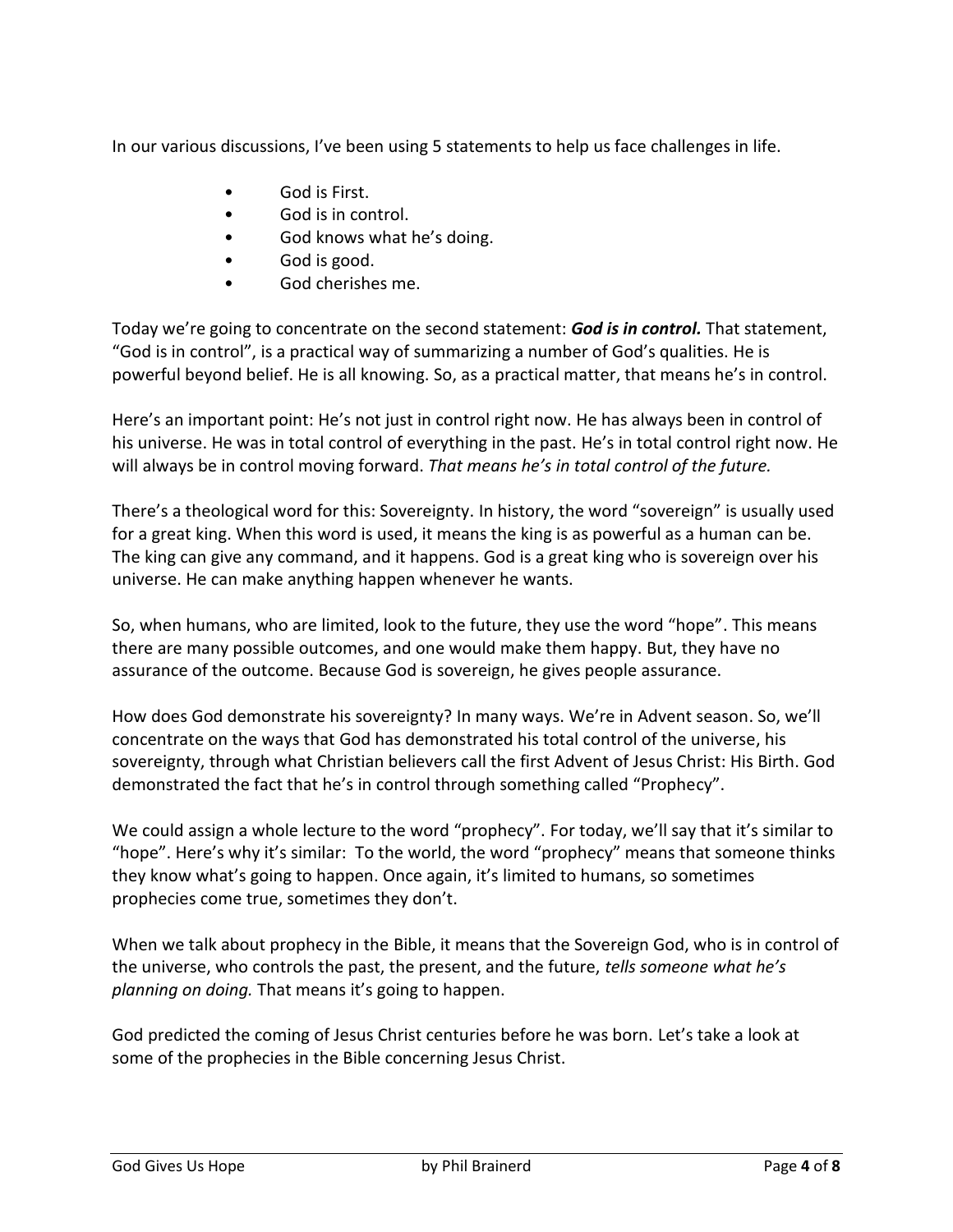#### **II. God Gives us Hope Through Prophecy**

We'll start thousands of years ago with a very special man. His name was Abraham. God spoke to Abraham one day. Here's what he said:

"I will make you into a great nation, and I will bless you; I will make your name great, and you will be a blessing. I will bless those who bless you, and whoever curses you I will curse; and all peoples on earth will be blessed through you." (Genesis 12:2-3)

In these statements, God makes at least two promises to Abraham. First, God said he would make Abraham into a great nation. God did just that. Abraham started out as one man and his family. He became the forefather of the Jewish people. Many of our Jewish friends consider themselves to be descended from Abraham. Currently, there are 14.6 million people in the world who claim a direct lineage to Abraham. Note: Abraham probably lived around 1800 BC. So, this prophecy was given almost 4,000 years ago. Here's the point: *God said he was going to do something, and it happened. God shows that he's in control over a period of 4,000 years.*

Second, God said that, through Abraham, all the world would be blessed. Because of Abraham, something will happen that will benefit the whole world.

I work hard at my job. On my best days, I hope I do things that will benefit others. But, the whole world? No, I'm afraid not. To say that something will happen because of you that will bless the whole world is an awesome statement. As it turns out, the descendants of Abraham have done remarkable things. We could spend weeks talking about everything, so let's focus for now at some prophecies having to do with the descendants of Abraham.

Abraham had a son name Isaac. Isaac had a son name Jacob. Jacob's name was changed to Israel. That's why we talk today about the nation of Israel, or the children of Israel. Jacob had a son name Judah. Let's look at a prophecy associated with him.

The scepter will not depart from Judah, nor the ruler's staff from between his feet, until he to whom it belongs shall come and the obedience of the nations shall be his. (Genesis 49:10)

So, Judah is told that his family will be rulers. He will hold the "ruler's staff". Today the Jewish people called this the "rod" of the King. This scepter, this rod, will never depart from Judah's family. It will stay there until a great ruler comes. The rod of Judah belongs to this great ruler. We're told the nations will all be obedient to him.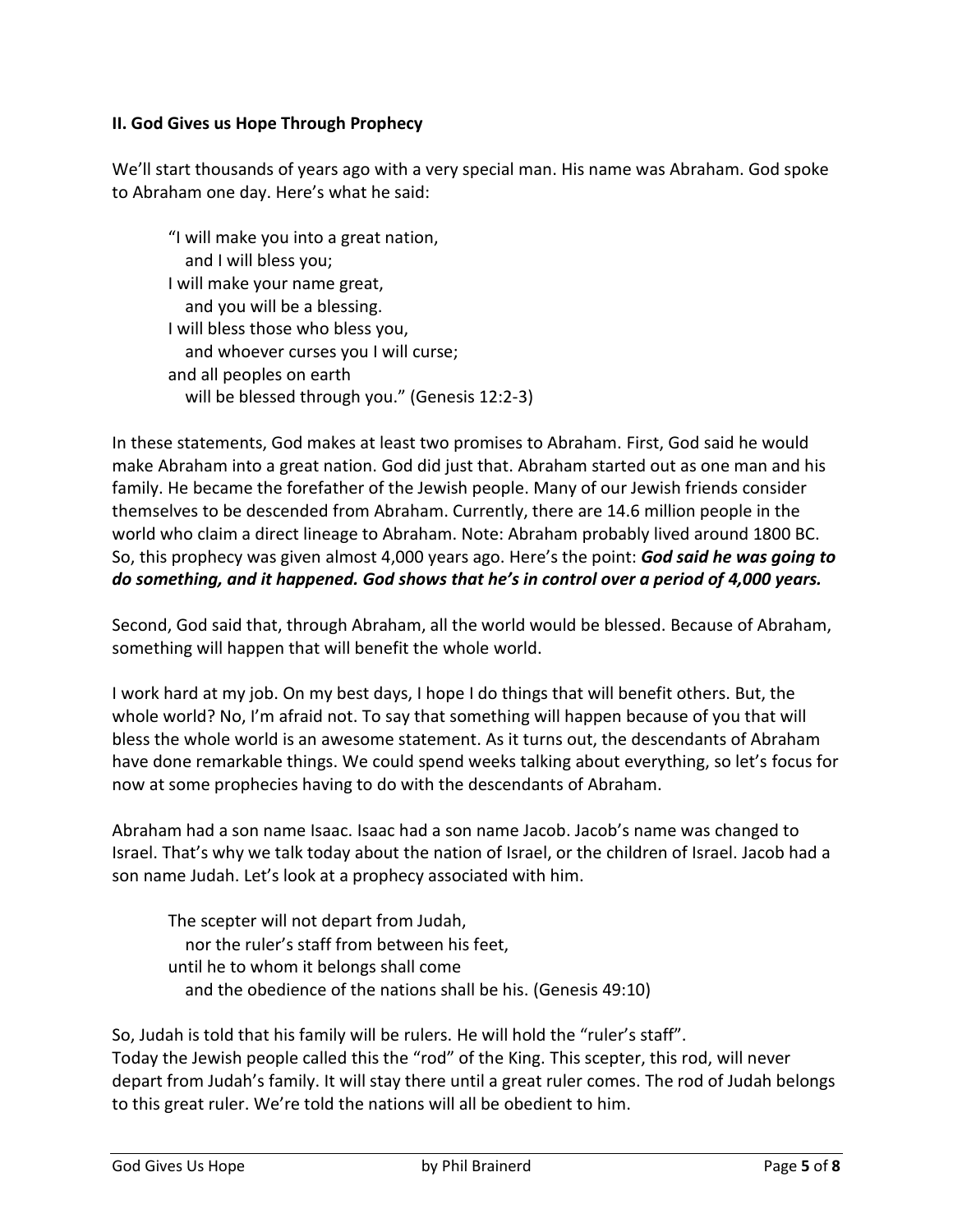When this prophecy was given, the children of Israel were a "clan", a small group of related people making their way through life. Later, Israel grew. After reaching a population measured in hundreds of thousands, it was organized into a monarchy.

Israel's first king was a man named Saul. He started out with a lot of promise, but to make a long story short, he turned out to be a terrible disappointment. So, Saul was replaced with a man named David. Here's an important fact about David: *He was a descendant of Judah.*

David was a great King. He wasn't perfect, but most of the time he was the model of a Godly man. Because of this, God promised that all future kings would be descendants of David.

So, Judah had a descendant named David. God promised David that future kings would be limited to his descendants. When Jesus was born, he was a descendant of David. So, as a member of David's family, Jesus was eligible to be king.

After some time, another prophecy came:

"But you, Bethlehem Ephrathah, though you are small among the clans of Judah, out of you will come for me one who will be ruler over Israel, whose origins are from of old, from ancient times." (Micah 5:2)

From this, we get the famous Christmas Carol, "O Little Town of Bethlehem." From what archeologists can find in ancient records, Bethlehem was never a big place. In this passage, which was likely written around 700 B.C. Bethlehem is referred to as "small among the clans of Judah". Never the less, something amazing will happen there. Someone will be born. A human. But, this human has "origins…from of old, from ancient times". How many people do you know that are "from ancient times"? A child will be born in Bethlehem, but this will be something much more than a normal human child.

So, according to Bible prophecy, a great king will appear someday.

- He will be a descendant of Abraham.
- He will be a descendant of Judah, and then King David.
- He will be born in Bethlehem.
- And, he will be something much more than a normal, mortal human being.

You don't have to listen to too many Christmas carols during Advent season to know that this was Jesus Christ. This is all amazing. Or, dare I say "terrific".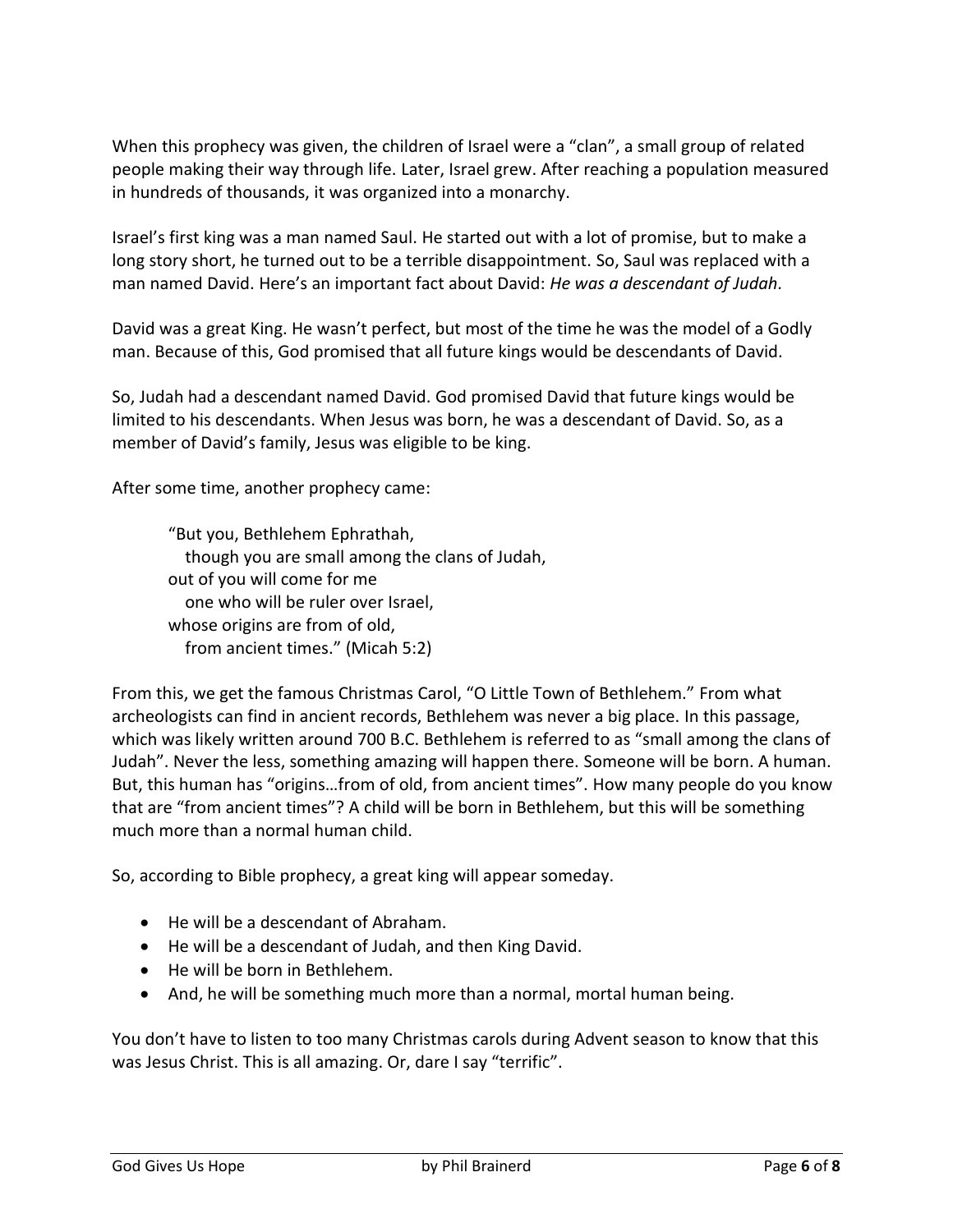But even more important than prophecies of a great king, are the prophecies of what that king came to do. Let's read a prophecy from Isaiah:

| Surely he took up our pain                       |
|--------------------------------------------------|
| and bore our suffering,                          |
| yet we considered him punished by God,           |
| stricken by him, and afflicted.                  |
| But he was pierced for our transgressions,       |
| he was crushed for our iniquities;               |
| the punishment that brought us peace was on him, |
| and by his wounds we are healed.                 |
| We all, like sheep, have gone astray,            |
| each of us has turned to our own way;            |
| and the Lord has laid on him                     |
| the iniquity of us all. (Isaiah 53:4-6)          |

We're just been told that we as humans can be compared to sheep that have gone astray. If a lamb wants to be safe and happy, it needs to listen to its shepherd. Running away is dangerous. We've all done this. "Each of us has turned to our own way."

God calls us to be obedient to him. But we have all refused in some way. This is called sin. The apostle Paul said something about sin in the book of Romans:

For the wages of sin is death… (Romans 6:23)

We have all sinned against God. Because of this we will all someday die.

According to Bible prophecy, a great king would come. But, he would not be content to be served as king. He came, we are told, to carry away our sins. Let's look at those words from Isaiah again:

> We all, like sheep, have gone astray, each of us has turned to our own way; *and the Lord has laid on him the iniquity of us all.* (vs. 6, emphasis mine)

One day, a man named Jesus was born in the town of Bethlehem. He walked among humans. But, he was clearly more than a mere mortal man. He showed powers far beyond anything that humans possess. Then one day, he allowed himself to be nailed to a cross, so that he could be a sacrifice for our sins. And after allowing himself to be sacrificed, he showed his power by being raised from the dead.

Because of this, the apostle Peter gives us the final word on hope. He wrote a letter to his friends almost 2000 years ago, and in it he shared these words: